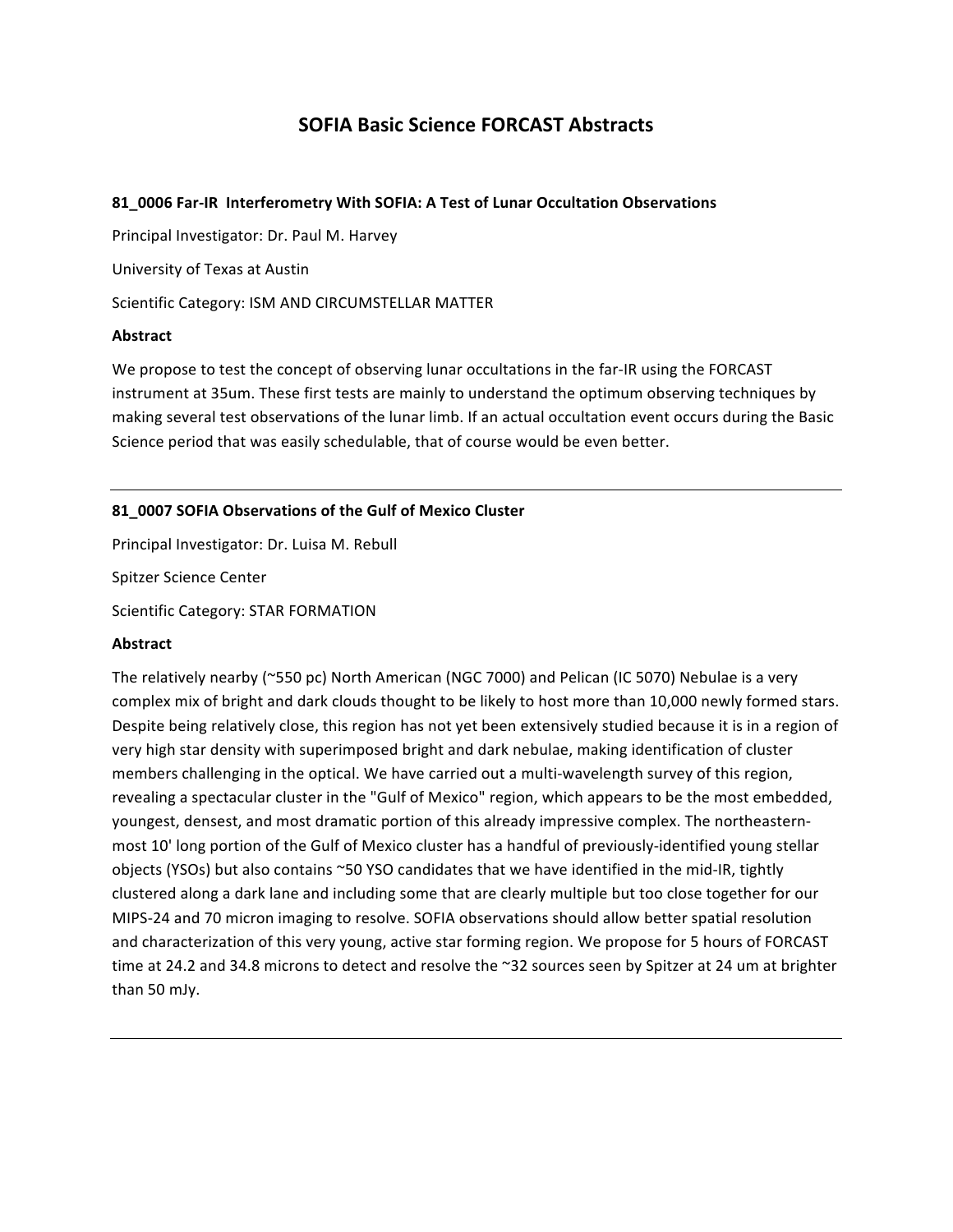#### 81 0013 Peering to the Heart of Massive Star Birth

Principal Investigator: Prof. Jonathan Charles Tan

University of Florida

Scientific Category: STAR FORMATION

#### **Abstract**

We propose to observe four nearby massive protostars with SOFIA-FORCAST to resolve their extended mid-infrared (MIR) emission, much of which we expect traces cavities blown by bipolar outflows. We will combine the imaging data we obtain at 11, 19, 24, 31 and 37 microns with that available at other wavelengths to construct global spectral energy distributions (SEDs) of the sources. We will examine how the MIR SED varies along the outflow axes. We will compare these observations to detailed radiative transfer calculations of massive protostars that we are developing to test massive star formation theories.

## 81\_0015 FORCAST Imaging of Planetary Nebulae

Principal Investigator: Dr. Michael Werner Jet Propulsion Laboratory Scientific Category: ISM AND CIRCUMSTELLAR MATTER

## **Abstract**

We propose to use FORCAST on SOFIA for multicolor imaging of four bright, extended planetary and protoplanetary nebulae which show intriguing morphologies in HST images. Previous measurements from IRAS, ISO and the KAO show that these are bright infrared sources showing thermal emission spectra which peak [in a nu-Fnu sense] around 25um, within the FORCAST band. These bright, ~1 arcmin size sources are ideal targets for FORCAST and we expect our images to be both scientifically informative and excellent demonstrations of SOFIA's capabilities.

## 81\_0016 19-37 Micron Photometry of Outer Planets

Principal Investigator: Dr. Glenn Orton

Jet Propulsion Laboratory

Scientific Category: SOLAR SYSTEM

#### **Abstract**

We propose a short program of long-wavelength FORCAST photometry of Uranus and Neptune to follow up Infrared Space Observatory (ISO), Spitzer, and Herschel observations. We will also acquire imaging photometry of Jupiter to follow up 2000-2001 Cassini spectra and FORCAST first-light images. We will derive information on temperature structure and composition that is inaccessible from ground-based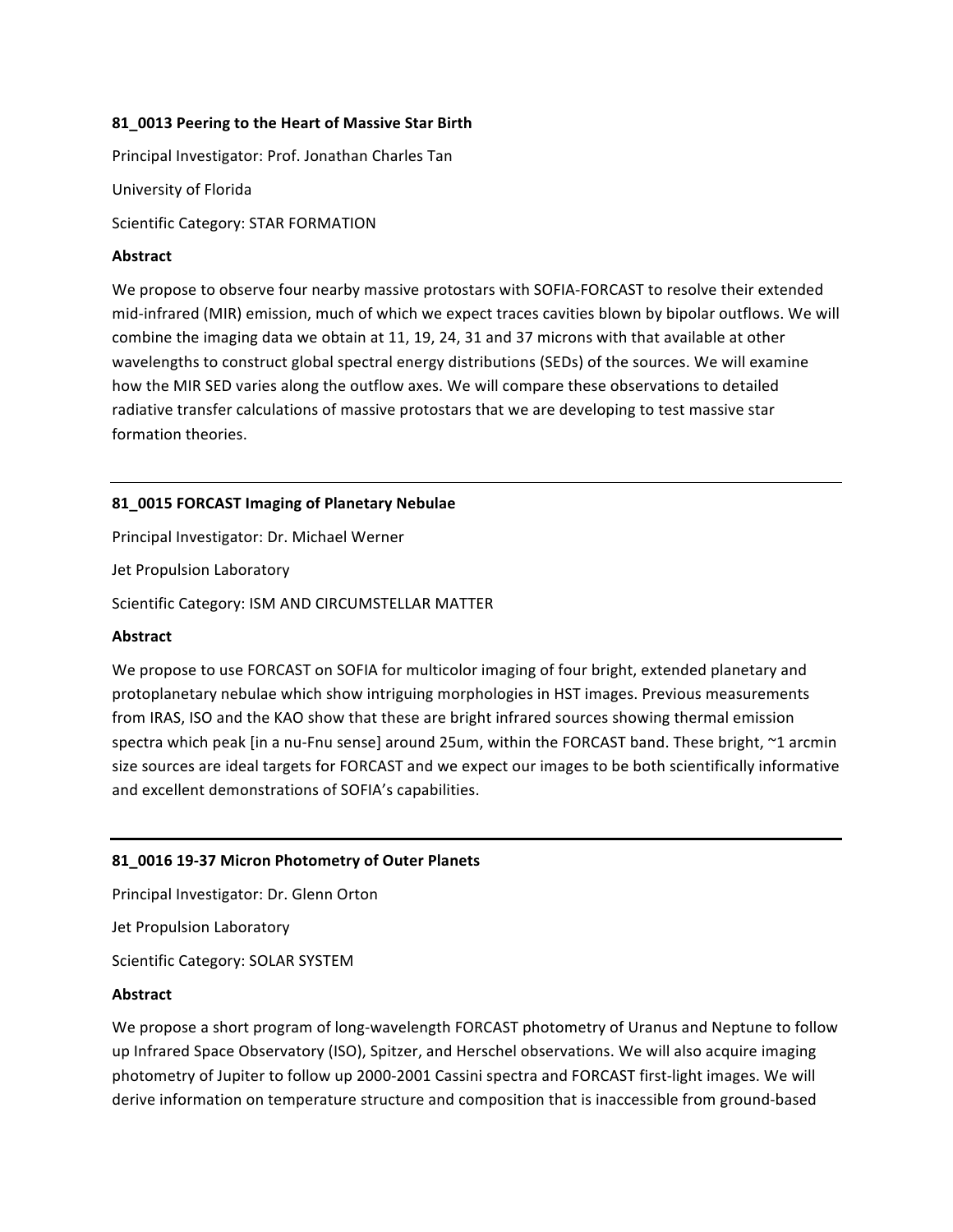observatories, using filters centered at 19.7, 24.2, 31.6, 33.6, 34.8 and 37.1 micron, calibrated using a well-documented stellar standard system. This short photometric program is intended, in part, as a precursor to FORCAST spectroscopic observations of Uranus and Neptune. Thermal and compositional information on Uranus and Neptune will be used to refine atmospheric models and far-infrared through submillimeter model spectra of both planets, which form a key part of the Herschel Space Observatory flux-calibration system.

## 81\_0022 The nature of Young High-mass (proto)stars in NGC7538

Principal Investigator: Dr. Göran Sandell Universities Space Research Association Scientific Category: STAR FORMATION

#### **Abstract**

We propose to do deep 11.1, 19.7 and 37.1 micron of three fields in NGC 7538. This star formation region has three sites of active on-going star formation and one of the few star forming regions which show clear evidence for accretion (through inverse P Cygni profiles) and rotating accretion disks around high-mass stars (from subarcsecond mm-array imaging). We will use 2MASS, archive Spitzer (already) reduced) and Herschel data (public by next year) plus extensive CARMA line and continuum imaging to get a complete census of the young stellar population in NGC7538.

#### 81\_0024 SOFIA observations of recurrent novae

Principal Investigator: Dr. Mark Rushton

University of Central Lancashire

Scientific Category: ISM AND CIRCUMSTELLAR MATTER

## **Abstract**

Recurrent novae are interacting binary systems containing a massive white dwarf and a low mass secondary star. They are of interest for a number of reasons, not least because they may be progenitors of type-Ia supernovae. In some recurrent novae, infrared excesses are observed due to dust in the secondary wind, which is shocked by the nova ejecta. We propose to use SOFIA/FORCAST to observe three of these recurrent novae: RS Oph, T CrB, and V407 Cyg. Our aims are to measure the spectral energy distribution of the dust emission, to determine the nature of the dust, to measure the mass-loss rates, and to monitor their long term behaviour in the infrared region.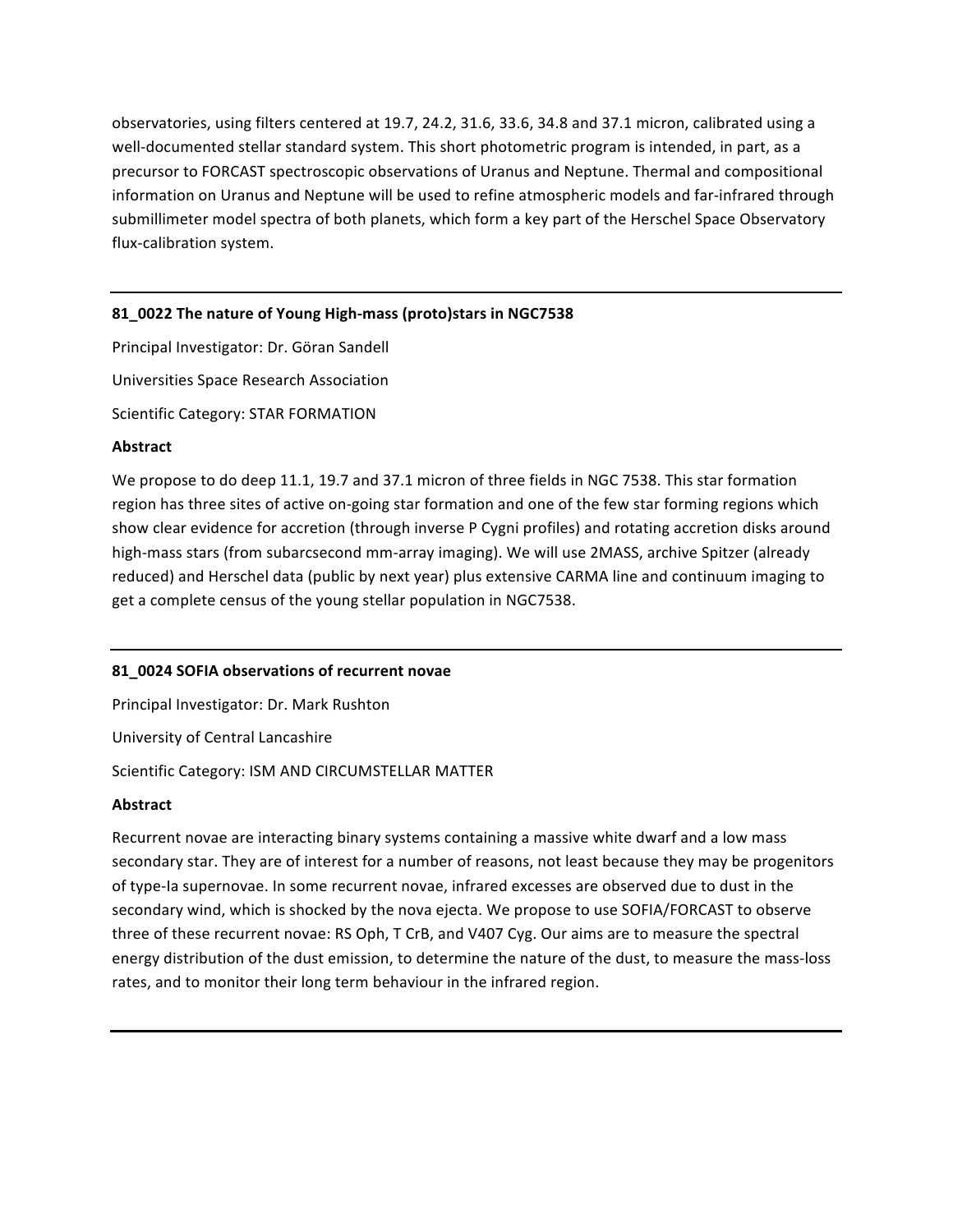# **81\_0025&Spatially9Resolved&Far9Infared&Imaging&of&Bright&Debris Disks:&Studying&the&Disk&Structure&and& the&Stirring Mechanism**

Principal Investigator: Dr. Carol Anne Grady

Eureka Scientific Inc.

Scientific Category: ISM AND CIRCUMSTELLAR MATTER

## **Abstract**

Circumstellar disks are a byproduct of star formation, and are the birthplace of planetary systems. Initially gas rich and optically thick, by  $\sim$ 10 Myr, the majority of disks are gas-poor and contain at most a few lunar masses in dust grains. Two mechanisms have been proposed to account for spectral energy distributions where the thermal emission is at discrete temperatures, indicating that the dust is localized in)belts. In the self-stirring mechanism, formation of Pluto-sized protoplanets stirs up the motion of smaller bodies, initializing a collisional cascade, which is first seen in the inner disk, and then propagates outward producing an optically thin debris disk. Collisional cascades in a planetesimal belt can also be externally excited: giant planets or stellar companions can dynamically excite the motion of planetesimals via their secular perturbation (e.g. planetary stirring). Self-stirred belts are expected to be azimuthally symmetric at all wavelengths where the belt can be detected, while belts which are excited by the planetary stirring mechanism are expected to be more symmetric at short wavelengths, and to have long-wavelength far-IR and sub-millimeter shapes which are clumpy and depart from azimuthal symmetry. We propose testing these models with SOFIA FORCAST imaging of 3 debris disks which Spitzer marginally resolved at 70 microns.

# **81\_0029&SOFIA's&Opportunity&to&Solve&the&Nebular&Abundance Problem**

Principal Investigator: Dr. Robert H. Rubin

NASA Ames Research Center

Scientific Category: ISM AND CIRCUMSTELLAR MATTER

# **Abstract**

Abundance surveys of a large sample of Galactic planetary nebulae (PNe) have led to the discovery of a group of super-metal-rich nebulae whose spectra show prominent optical recombination lines (ORLs) from C, N, O, and Ne ions. The heavy element abundances derived from ORLs for several PNe are a factor >10 higher than those derived from the traditional method based on collisionally excited lines (CELs). This ratio is called the abundance discrepancy factor (adf). A promising proposition to explain the nebular abundance problem posits that these nebulae contain (at least) two distinct regions - one of "normal" electron temperature, Te (~10000 K) and chemical composition (~solar) and another of very low Te (< 1000) that is H-deficient, thus having high metal abundances relative to H. The latter component emits strong heavy element ORLs and IR fine-structure (FS) CELs but essentially no optical/UV CELs. Efforts to directly detect these inclusions in PNe have been unsuccessful to date. However, there is mounting circumstantial evidence for their existence, such as presented in our recent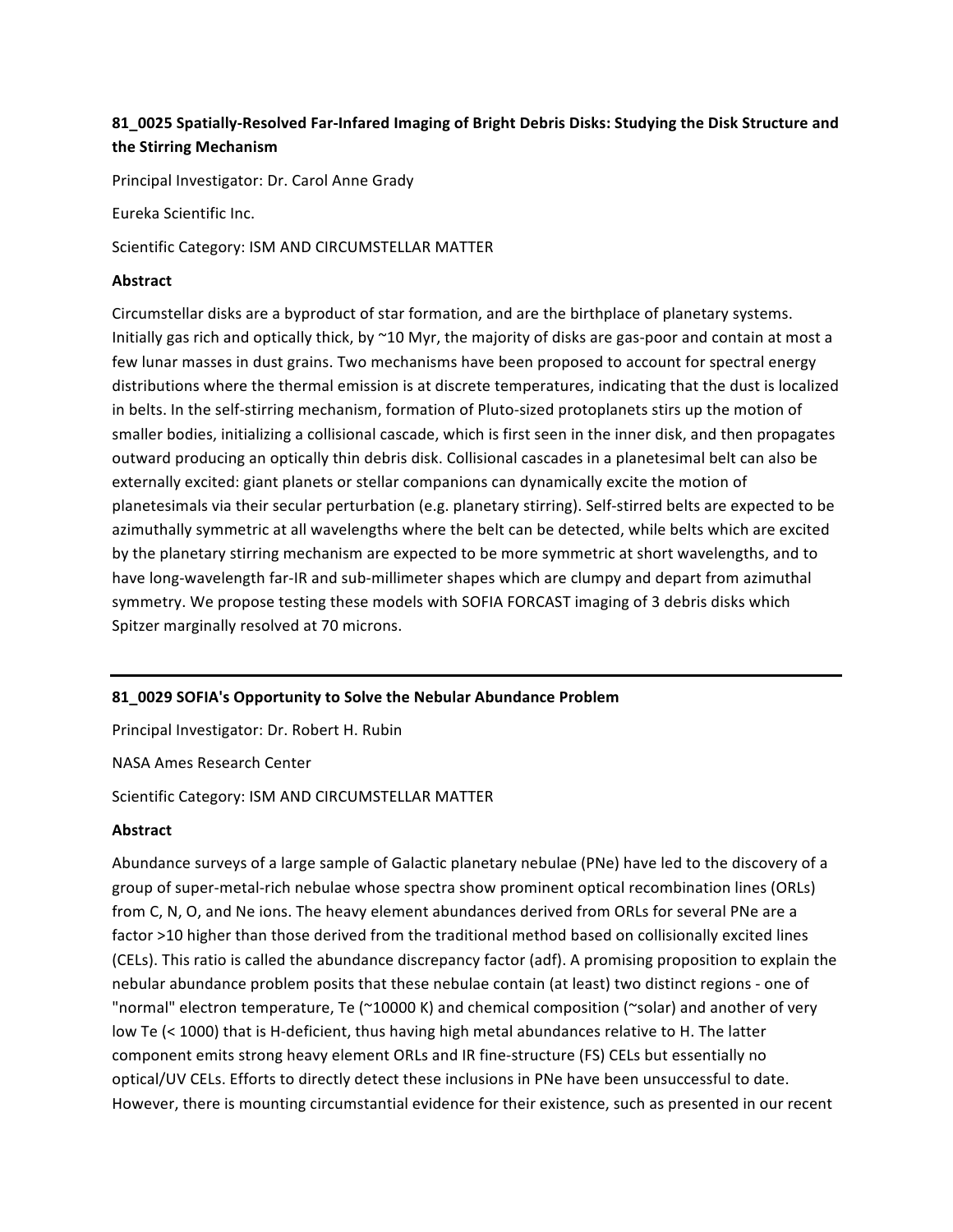paper that modeled the high-adf PN NGC 6153 using a 3-D photoionization code. The models that included the low Te, H-deficient knots fit most observations far better than did those models without the clumps. Measurements have shown that the adf varies with position in a PN and is highest close to the central star. The very low Te inclusions must be cooled predominantly by FS mid-IR lines. We propose to use spectrophotometry with FORCAST on SOFIA to map mid-IR FS lines in the bright, wellcharacterized PN NGC 2440, which is on the largest adf list, to find if these lines peak where the adf peaks.

## 81\_0037 SOFIA 24 and 35um imaging of the OB young stellar objects in Cygnus-X.

Principal Investigator: Dr. Tracey Hill

Commissariat a l'Energie Atomique (CEA), Service d'Astrophysique

Scientific Category: STAR FORMATION

#### **Abstract**

Cygnus X is a well-studied region known to be forming massive stars. Within this region, the DR21 and DR21(OH) regions are particularly enticing active star forming regions to study. The proximity of Cygnus  $X$  (1.6 kpc) offers the unique opportunity to resolve intermediate/high mass protostars. We propose to image two regions within Cygnus X -- the DR21 & DR21(OH) region as well as the millimeter-identified Cyg-N3 region -- with the FORCAST continuum camera at both 35 and 24 microns. This SOFIA program is vitally needed to better understand the formation of massive OB-type stars. 35 micron observations are particularly crucial as they complete our wavelength coverage of these sources, bridging the gap between Herschel at 70 micron and Spitzer at 24 micron, at comparable resolution to Spitzer and Herschel. The 24 micron SOFIA observations provide the opportunity to image sources saturated in the Spitzer MIPS images at a higher angular resolution than MIPS. These SOFIA data will capitalise on our existing data from 1 and 3mm (PdBI) and Herschel (500,350,250,160,70 micron), as well as Spitzer 24 micron for weaker sources in the field, and will facilitate spectral energy distribution (SED) modeling. From tightly constrained SED models, we can obtain a far better constraint on key parameters such as the bolometric luminosity, temperature and envelope mass, from which we can estimate the evolutionary status of the source.

## 81 0039 Cool Dust and the Mass Loss Histories of Cool Hypergiants

Principal Investigator: Dr. Roberta M Humphreys

University of Minnesota - Twin Cities

Scientific Category: COOL STARS

## **Abstract**

A few highly unstable, very massive stars lie on or near the empirical upper luminosity boundary in the HR diagram. They represent a short-lived evolutionary stage, characterized by high mass loss and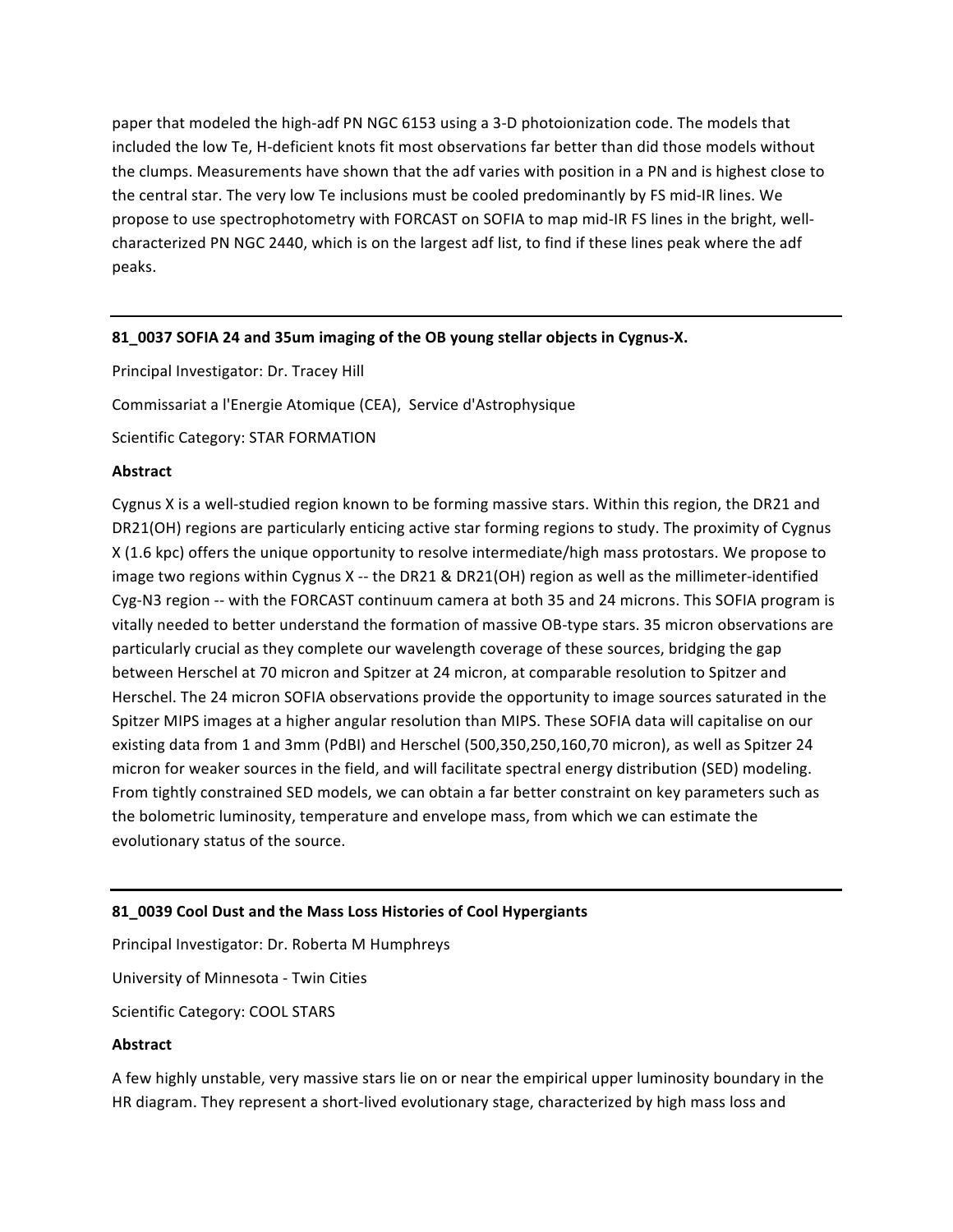eruptive events. Many of them are strong infrared sources and powerful OH masers. Space and ground based visual and near-IR imaging has revealed evidence for asymmetric ejections and multiple high mass loss events in the circumstellar ejecta of VY CMa and IRC+10420, for example. In this proposal, we turn our attention to the cool dust which may or may not be spatially coincide with the visual ejecta. It may have formed due to the recent mass loss episodes or be a fossil record of earlier mass loss. Measuring the cold dust will provide a more complete estimate of the total mass lost and the mass loss histories of these stars. The recent measurement of extended 24 micron emission around Mu Cep, previously undetected at shorter wavelengths, is an example. We propose near-IR and mid-IR photometry with FORCAST of 8 of these hypergiants, including mid-IR imaging of four of them to resolve faint extended emission out to radii of 10" - 20" using a shift and add method.

## 81\_0041 FORCAST imaging of the mini-starburst in W43

Principal Investigator: Prof. John Bally University of Colorado at Boulder Scientific Category: STAR FORMATION

#### **Abstract**

We propose to image the W43 'mini-starburst' region, one of the nearest giant HII region / massive star formation complexes in the Galaxy. The goals of this program are: Search for massive, embedded protostars in the Z-shaped star-burst region that contains about 50 sub-mm / mm wavelength clumps of dense gas and which are saturated in the mid-IR Spitzer images. Determine the SEDs and luminosities of these protostars. Search for clustering and companions. Investigate the structure of the warm mid-IR dust emission associated with the HII region, the surrounding PDR, and the massive protostars. Each of the 11 fields will be observed at 11.1, 19.7, 31.4, and 37.1 microns with total exposure times of 900 seconds, sufficient to detect the extended emission with high signal to noise. This program will serve to demonstrate SOFIA/FORCAST capabilities for the study of massive star and cluster forming regions.

## 81\_0047 FORCAST Study of 21 Micron Sources

Principal Investigator: Prof. Peter J Sarre University of Nottingham Scientific Category: ISM AND CIRCUMSTELLAR MATTER

## **Abstract**

Five proto-Planetary Nebulae (PPNe) are chosen to be imaged at wavelengths from 7.7 to 37.1 microns to determine their spatial distributions. Imaging at 7.7, 8.6 and 11.3 microns are to be used to try and determine any spatial correlations between PAH features and the two unidentified features at 21 and 30 microns, and to help identify chemical and physical processes behind the respective carriers.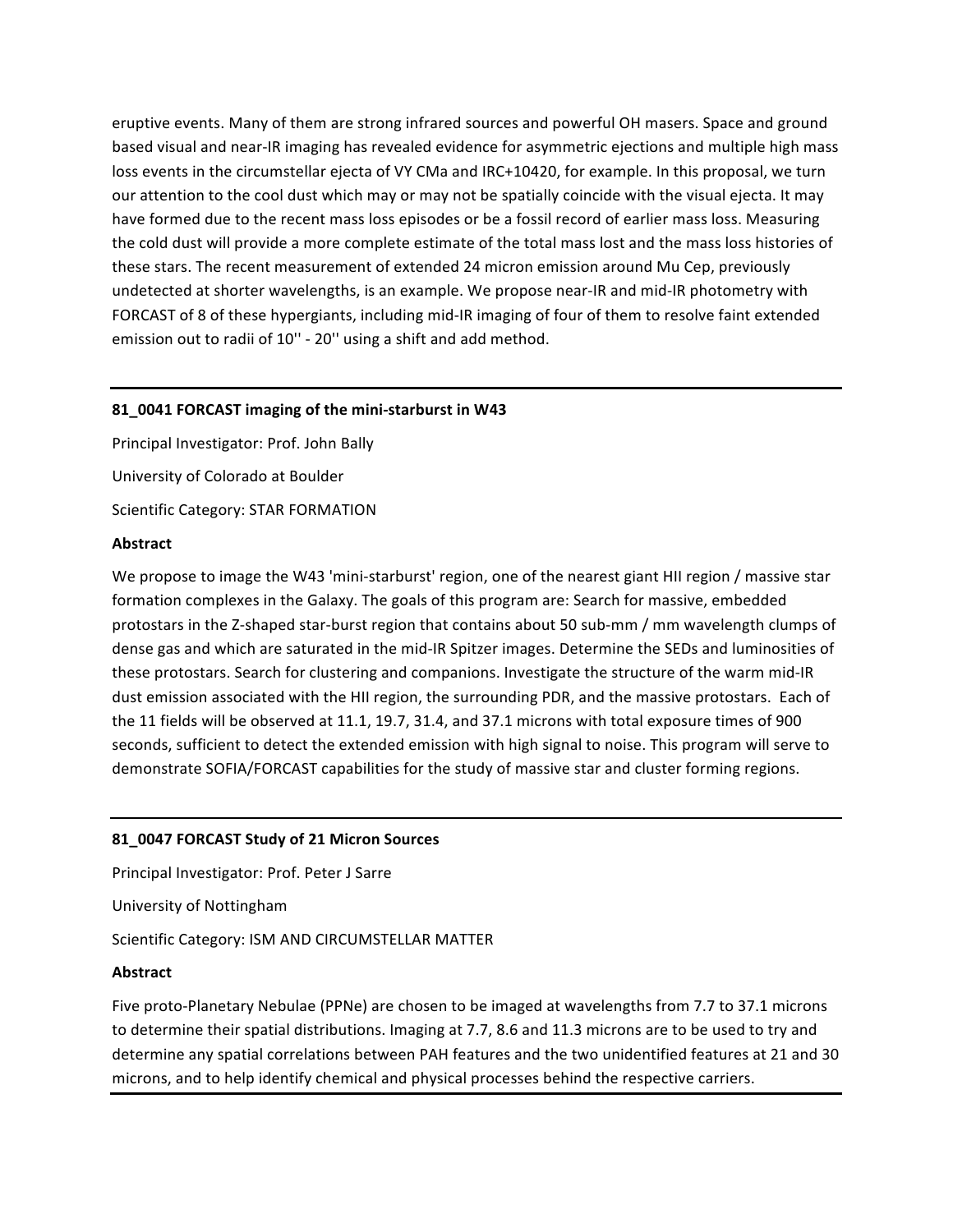#### **81\_0048&Uncovering&Buried&Star&Clusters&in&Nearby&Starburst&Galaxies**

Principal Investigator: Dr. William D Vacca Universities Space Research Association Scientific Category: GALAXIES

#### **Abstract**

We propose to use FORCAST to image a small sample of starburst galaxies in order to study the earliest stages of massive stellar cluster formation and evolution. From previous radio and/or infrared observations, the galaxies in our sample are known to contain so-called Ultra-Dense HII regions, which are believed to be young, massive stellar clusters deeply embedded in large amounts of the natal dust from which they formed. Such "buried clusters" thus represent the youngest phases of stellar cluster evolution. Surprisingly, these buried clusters are often the overwhelmingly dominant contributors to the total IR flux from their host galaxies. Previous space-based IR observations of buried clusters have been hampered by poor spatial resolution. The higher spatial resolution achievable with SOFIA/FORCAST will allow the clusters to be studied individually. The resulting MIR photometry will be combined with existing radio and IR data to generate the spectral energy distributions of the clusters, and used to constrain the parameters of the physical models of these regions.

#### **81\_0051&Resolving&Class&0&Binaries&in&the&Mid9Infrared:&The&Result&of Non9Axisymmetric&Envelopes**

Principal Investigator: Prof. Leslie Looney University of Illinois at Urbana - Champaign Scientific Category: STAR FORMATION

#### **Abstract**

In our Spitzer survey of low-mass, deeply embedded protostars, so-called Class 0 objects, the 8 micron PAH absorption (tracing column density independent of temperature) revealed complex, nonaxisymmetric structures in the circumstellar envelopes around most protostars in the sample. We suggested that these non-axisymmetric envelopes drive binary star formation, while single stars result from more axisymmetric large-scale structures. Using radiative transfer modeling, we can probe the inner envelopes of these systems and compare them to the single systems to reveal the effect of the binary on the inner envelope, as well as how the non-axisymmetry impacts the binary systems.

Unfortunately, the Spitzer MIPS observations have insufficient resolution to probe binaries at the scale on which they most impact the inner envelope morphology and structure. To resolve this problem, we propose a small SOFIA survey of 9 known close binary (1000-3000 AU) systems using the FORCAST camera in 4 bands. With the resolution and sensitivity to detect the faintest components of the binary, we can reveal the emission from the inner envelope for the first time, infer the impact of the binary system on the envelope, and refine our radiative transfer models of the properties of the envelope.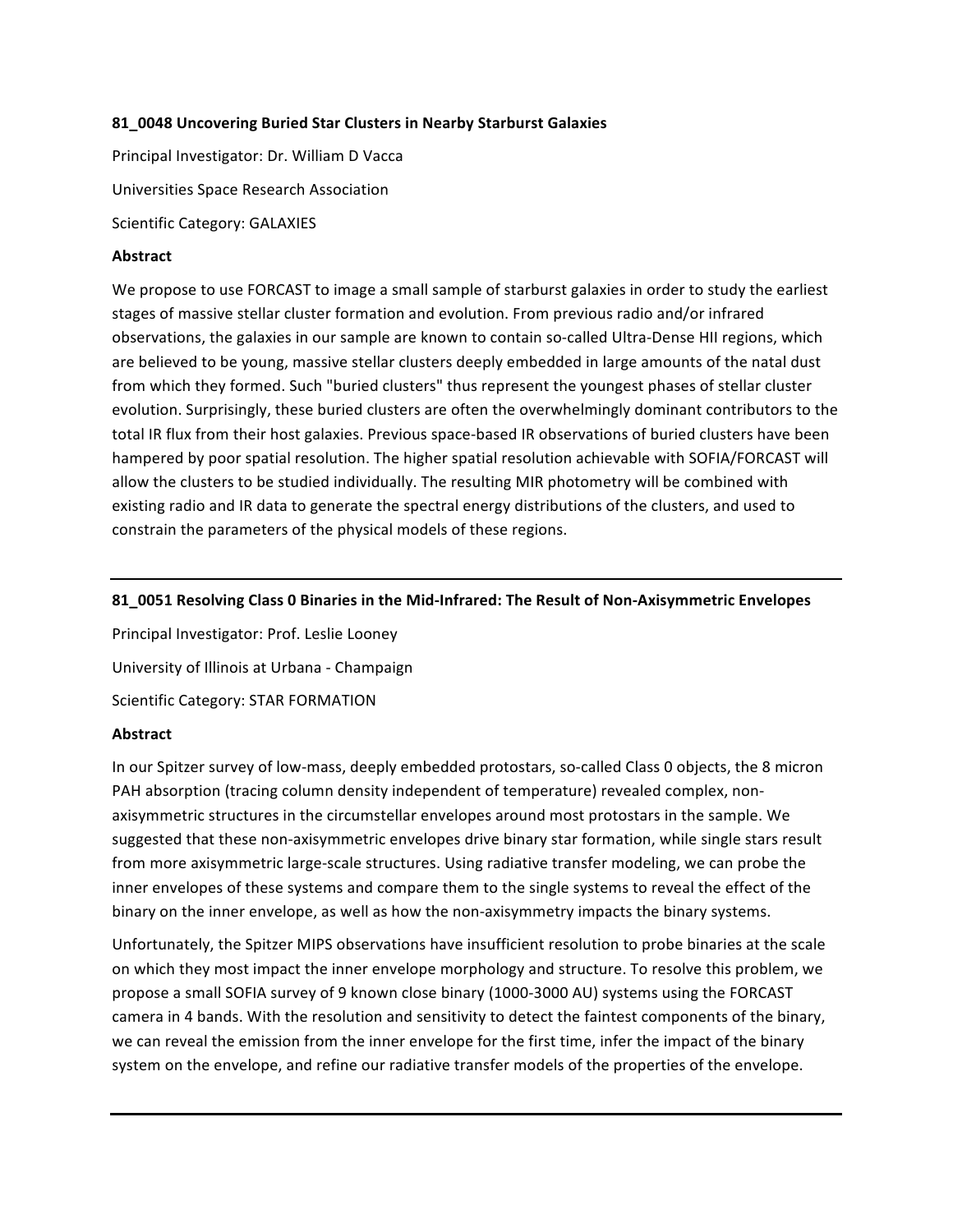## **81\_0059&Observations&of&the&Nearby&Starburst&Galaxy&NGC&2146&with FORCAST&on&SOFIA**

Principal Investigator: Dr. Lee Armus

California Institute of Technology

Scientific Category: GALAXIES

# **Abstract**

The Great Observatories All-sky LIRG Survey (GOALS) is aimed at measuring the properties of a large, complete sample of low-redshift LIRGs across the electromagnetic spectrum. Here, we propose to image one of the nearest and brightest galaxies in the GOALS sample, the edge-on starburst NGC 2146, with FORCAST on SOFIA in the 11.3, 19.7, and 37.1 micron filters. FORCAST offers high spatial resolution imaging and a wide variety of filters to uniquely probe the mid-infrared emission in starburst galaxies. With these data we will be able to map the variation in PAH grain properties across the NGC 2146 disk, and fill in critical SED points between existing Spitzer MIPS and Herschel PACS imaging, which will allow us to model the dust opacities and temperatures in the starburst.

# **81\_0066&FORCASTing&Evolved&Star&Mass&Loss&in&the&Galactic&Bulge**

Principal Investigator: Dr. Margaret Meixner

Space Telescope Science Institute

Scientific Category: ISM AND CIRCUMSTELLAR MATTER

# **Abstract**

We propose to obtain multi-band photometry of a well-selected sample of very dusty asymptotic giant branch (AGB) stars (including OH/IR stars) and supergiant (SG) stars in the Galactic Bulge of the Milky Way Galaxy using the FORCAST mid-infrared imaging instrument on SOFIA. The photometric bands of FORCAST are ideally placed in wavelength to identify emission from the various kinds of dust produced by AGB stars and, thus, to place significant constraints on the mass-loss rates from these stars. This is of crucial importance in determining the mass budget of dust in our Galaxy, which has implications for studies of AGB stars in the rest of our Galaxy, the interstellar medium, etc. Our goal in obtaining these observations will be accurate photometry for each band, and SOFIA-FORCAST should excel in this, even given the early stage in the characterization of the observatory and its instruments. In addition, this data will be combined with submillimeter-wavelength data from the Sub-Millimeter Array (SMA) and other data to study gas and dust mass loss as a function of metallicity. Our targets are optimal for observing during the Basic Science period of SOFIA operations. The proposed observations complement studies conducted by the proposers of evolved star dust production in the Magellanic Clouds and will enable studies of AGB dust production over a wide range of local metallicity. Such studies will be invaluable to future studies of AGB dust production using SOFIA, James Webb Space Telescope (JWST), Herschel Space Observatory, etc.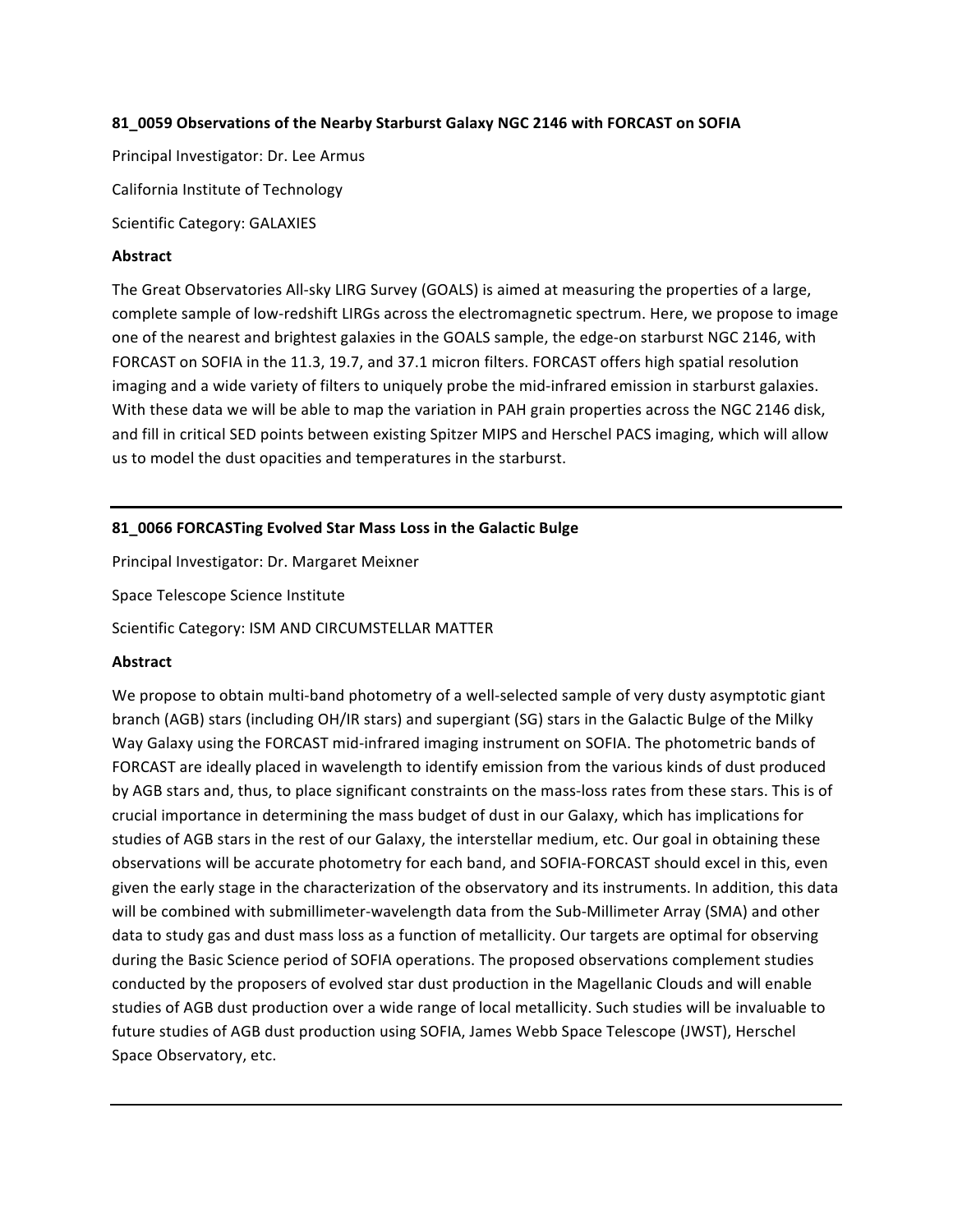## 81\_0067 Mid-Infrared imaging of the W40 Star Forming Region using SOFIA-FORCAST.

Principal Investigator: Dr. Ralph Shuping

Space Science Institute

Scientific Category: STAR FORMATION

## **Abstract**

We propose to observe the central part of the W40 star formation region using the FORCAST instrument in order to extend the mid-IR SEDs of the young stellar objects, the UCHIIs, and the Main Sequence stellar population that we have identified using near-IR spectra. The W40 region is one of just a handful of high-mass star forming regions within 1 kpc of the sun and thus provides an important laboratory for understanding the nature of star and cluster formation. We intend to model the complete SEDs for our sources in order to derive stellar luminosities, disk masses, envelope masses, and infall rates and then compare those parameters to the known spectral types we have derived from near-IR spectra that we have obtained from the IRTF. The mid-IR fluxes provided by FORCAST are critical in constraining the model parameters. In addition to studying the known IR sources in W40, we will also carry out a 9 arcmin X 9 arcmin map of the region at 38.4 microns to search for any additional embedded objects.

## 81 0069 Probing The AGN-Starburst Connection

Principal Investigator: Dr. Thomas J Nikola

Cornell University

Scientific Category: AGN/QUASARS

## **Abstract**

We propose to investigate the interplay between active galactic nuclei (AGNs) and nuclear starbursts by imaging the central region of nearby AGN/starburst galaxies in the mid-IR using all 8 broadband filter between 10 and 40 micron of FORCAST. The mid-IR spectral energy distribution (SED) probes the hot dust component and measures its temperature. By imaging the nuclear region we also obtain the morphology of the dust emission in each band. Together this results in a 2D SED for the nuclear region with unprecedented spatial resolution allowing to trace the heating source and its effect on the surrounding environment.